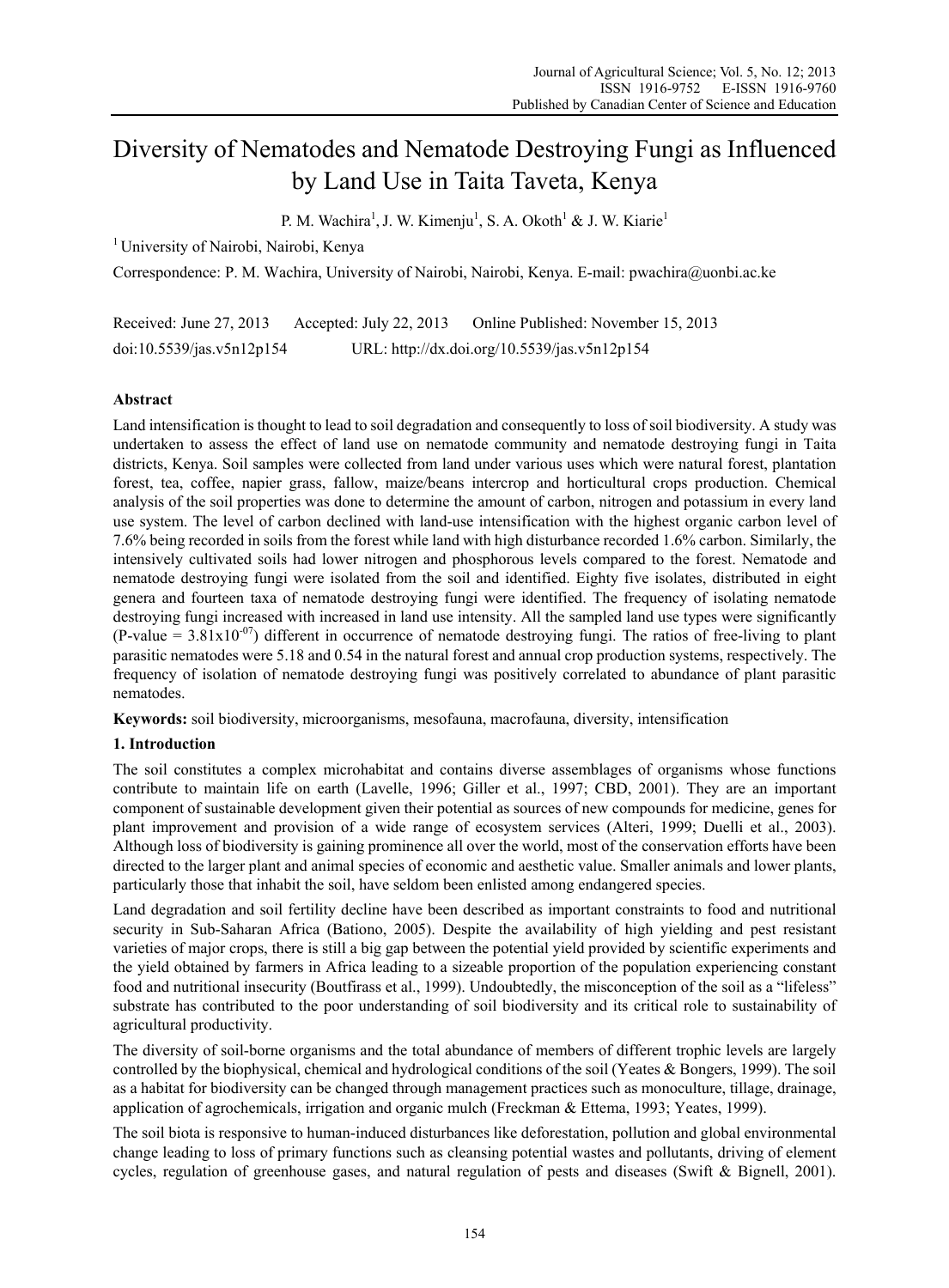Biological processes are tightly linked with the maintenance of the soil structure, fertility and health, with higher sensitivity to changes than the physical and chemical characteristics of the soil. They could therefore serve as early warning indicators for appropriate interventions before irreversible effects on the integrity of the soil occurs. Given that food supply will greatly depend on intensifying agriculture, the effects of intensification on biodiversity and its associated functions should be established. It is assumed that land use intensification may lead to extinction of some species with the disastrous consequences of reduced ability of agricultural systems to contain undesirable effects and to withstand periods of stress. For instance, land use intensity was reported to affect arbscular mycorrhizal fungal species diversity in agroecosystems of central Europe (Oehl et al., 2003), while pollution from phosphorus fertilizer application reduced the diversity of arbscular mycorrhizal fungal (Renker et al., 2005). Previous studies have demonstrated activities of soil fauna contribute agricultural productivity (Beare et al., 1997).

The last decade has witnessed increased sensitivity to loss of diversity as a result of pollution, agricultural intensification, greenhouse effect, modification of global carbon and nitrogen cycles (Asner et al., 1997). This has led to recommendation for shift to sustainable agriculture production systems which are sensitive to soil biodiversity. However data is not readily available to support these recommendations. In particular, the effect of land use intensity on beneficial soil microorganism especially those that are antagonistic to plant parasitic nematodes is largely unknown.

Soil organisms remain among the least understood forms of life despite their critical importance to sustainability of ecosystem functions. Specifically, spatial distribution of different groups of soil organisms across land use systems of Kenya is largely unknown due to un-availability of methods for their assessment among other challenges (Wachira et al., 2008). This study was therefore carried out to determine the diversity and abundance of nematode destroying fungi and nematode community in different land-use systems in Taita, Kenya.

# **2. Materials and Methods**

# *2.1 Site Description*

The Taita Hills (lat 3°25′; long 38°20′) are situated in the Taita District in South-Eastern Kenya, Coast Province. It covers an area of 1000  $km^2$  and they form the northernmost part of the Eastern Arc Mountains. They are isolated from other mountainous areas by the vast plains of Tsavo National Park and Tsavo plains. The hills experience the tropical moist highlands climate. The indigenous and planted forests of Taita hills occupy the upper highland regions, mainly mountains, while agro forestry and shrubs are found on the foot slopes, hills and uplands, while annual and perennials dominate the bench-terraced uplands. Mixed cropping and horticulture are dominant on the bottomlands. The soils were composed of high-humic A-horizons overlying pinkish acid sandy loam which were classified as are haplic acrisols, eutric cambisols, chromic luvisols and regosols. The soils are also characterized with high aluminum levels, low calcium levels, resulting in low cation exchange capacity.

# *2.2 Soil Sampling*

Methods and criterion for soil sampling were as the protocol described by Moreira et al. (2008). Determination of the actual sampling plots was done on a systematic grid fixed at an interval of 200 m in the main land use systems of each site namely, coffee, tea, maize-based systems, napier, horticultural land, fallow, planted forest and natural forest. A total of 60 sampling points were pegged in the benchmark area and geo-referenced using a GPS.

The sixty sampling points were marked in circles measuring 3 m and 6 m radii from the center, where four and eight soil samples were taken at 0-20 cm depths (Figure 1). The auger was sterilized by dipping it in 70% ethanol between sampling points to avoid cross contamination. The soil samples were mixed thoroughly into a single composite sample for soil chemical analysis, isolation of nematode destroying fungi and extraction of nematodes. The soil samples were transported in polythene bags under cool condition to the laboratory where they were kept at 5°C before processing.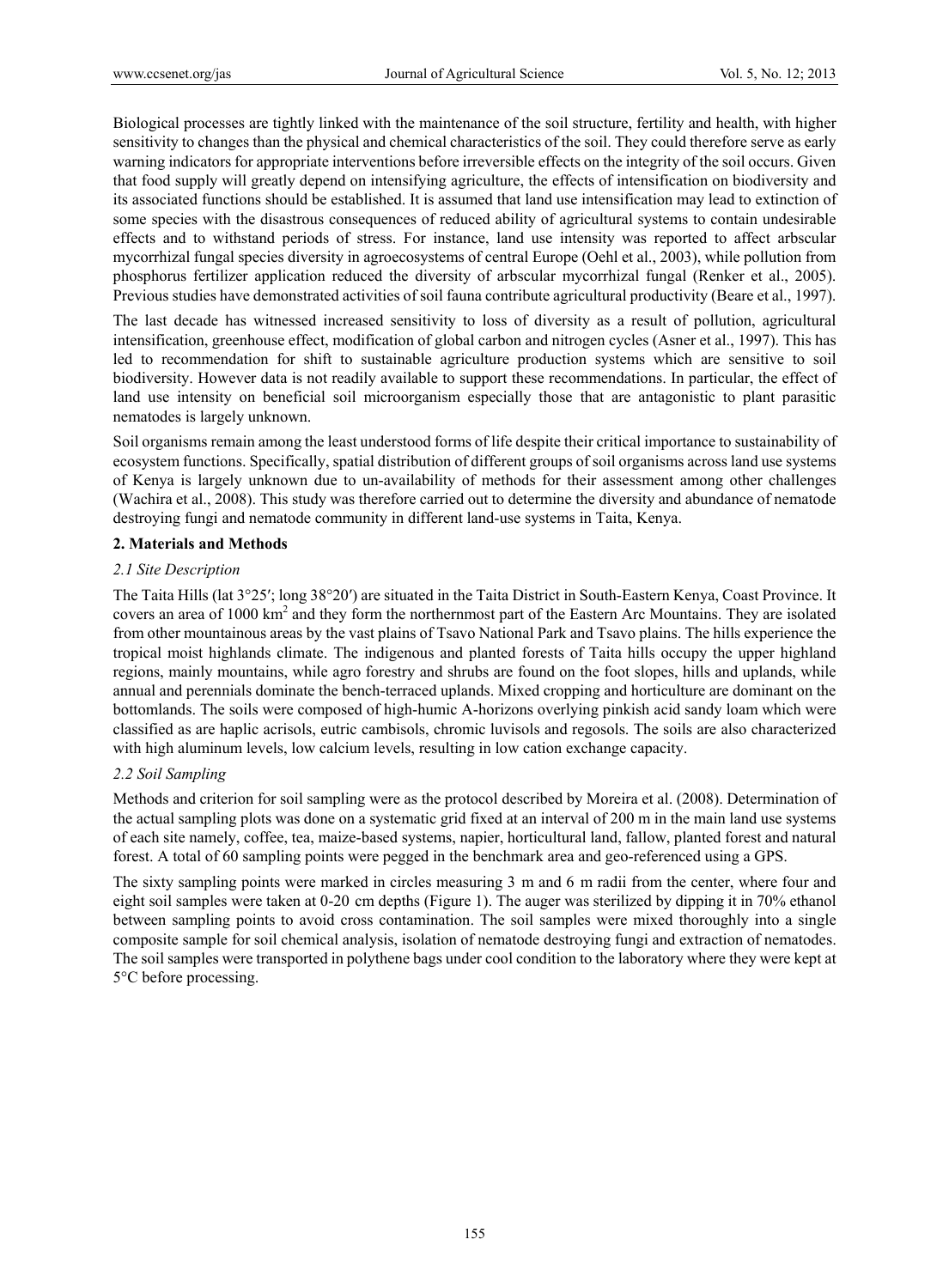

Figure 1. Soil sampling protocol for extraction of nematode destroying fungi and soil nematodes Key Soil cores for microbes at 0-20 cm depth without litter. Circles radius: 3 and 6 m.

Soil chemical analysis was conducted as described by Muya et al. (2009). Isolation of nematode destroying fungi was done using the soil sprinkle technique as described by Jaffee et al. (1996). Approximately one gram of soil from each sampling point was sprinkled onto the surface of water agar in petri dishes. Plant parasitic nematodes were added into the Petri dish as baits. The cultures were examined daily for trapped nematodes, trapping organs and conidia of the nematode destroying fungi that grew from the soil.

Soil nematodes were extracted from the soil using the sieving and centrifugation techniques as described by Jenkins (1964) and Kimenju et al. (2009).The extracted nematode families and genera were assigned to trophic groups (bacteria and fungi feeders, plant parasites, omnivores and predators as described by Yeates et al. (1993). Taxonomic groups were also assigned to colonizer-persistor c-p values, according to Bongers (1990).

#### *2.3 Data Analysis*

Soil property attributes and productivity indices were analyzed statistically using SPSS Statistical Computer Software Version 15.0, in which analysis of variance was carried out. The land use types were characterized by their chemical properties whose means were compared using ANOVA in Genstat Version 9.0. There was a further multivariate exploration where the soil chemical properties were constrained by the land use types and the results displayed in ordination plots. Nematode and nematode destroying datawere analyzed by calculating the frequency of occurrence, evenness, renyi profiles and the shannon diversity index (Kindt & Coe, 2005). The Principal Component Analysis was conducted to estimate the factors that influence their occurrence. Multivariate analysis using ADE4 software was done on the temporal association of and the microbes and the results displayed in ordination plots (Thioulouse et al., 1997). All statistical tests were conducted at the level of significance of *P*≤0.05.

#### **3. Results**

#### *3.1 Soil Characterization*

The main land use systems found in the study were natural and planted forests, fallow/grassland, cropland under tea, coffee, maize/bean and vegetable production. The land use systems were found on landscapes with varying biophysical and climatic characteristics. The soil types were identified as mainly acrisols, cambisols, luvisols and regosols which are very farm and compact. From the results, the chemical and physical characteristics of the soil indicated that, except for the sodium (Na) all the other parameters were significantly ( $P < 0.005$ ) different across the land use types. Nitrogen, phosphorus and pottasium quantities (NPK) varied significantly across the land uses. The forests land uses recorded the highest amount of nitrogen, with the indigenous forests recording 0.5% planted forest 0.4 while fallow and nappier recorded 0.3% with 0.2 being recorded in coffee, maize and horticulture land uses. Potassium levels were high (0.76) in nappier land use and least (1.17) in planted forest. Horticulture, fallow, maize/bean indigenous forest and coffee recorded 0.56, 0.4, 0.38, 3,4 and 0.3 in that decreasing order. The highest level of phosphorus was also nappier fields. The highest percentage carbon was recorded in the indigenous forest, with a record of 2.7% followed by 2.3, 1.9, 1.8 and 1.7 in planted forests, nappier, coffee and horticulture and fallow and maize/bean respectively in that decreasing order.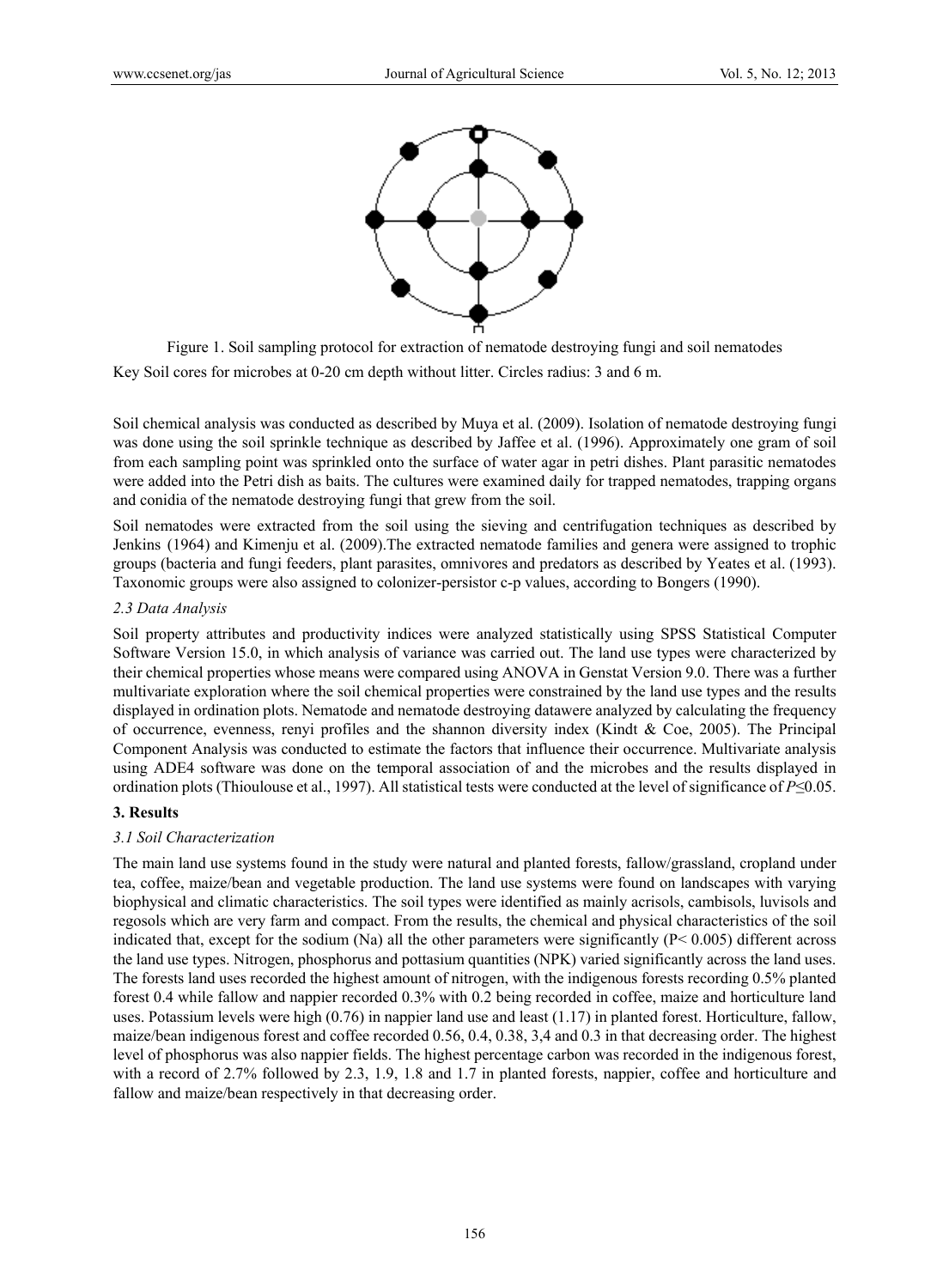| Land use type      | Acidity %  | $H_{\rm q}$ | $\lesssim$ N | $\frac{6}{3}$ | ී         | ;Cmol/kg<br>$\mathbb{N}_g$ | $\sum_{i=1}^{n}$ | M         | $\sim$    | Zn ppm    | ්         | Мn        | $\mathbb{F}^{\mathrm{e}}$ |
|--------------------|------------|-------------|--------------|---------------|-----------|----------------------------|------------------|-----------|-----------|-----------|-----------|-----------|---------------------------|
| Coffee             | 0.4        | 4.8         | 0.2          | 1.8           | 2.1       | 2.3                        | 0.2              | 0.3       | 14.4      | 3.8       | 0.7       | 30        | 41.1                      |
| Fallow             | 0.8        | 4.4         | 0.3          | 1.7           | 3.5       | 2.4                        | 0.3              | 0.4       | 42.1      | 1.9       | 0.8       | 40        | 48.2                      |
| Horticulture       | 0.3        | 4.9         | 0.2          | 1.8           | 2.34      | 2.4                        | 0.3              | 0.56      | 53.4      | 4.1       | 0.94      | 80        | 49.8                      |
| Natural<br>Forests | 1.1        | 4.0         | 0.5          | 2.7           | 2.60      | 1.2                        | 0.3              | 0.34      | 27.6      | 3.6       | 1.33      | 70        | 76.7                      |
| Maize/bean         | 0.3        | 4.6         | 0.2          | 1.7           | 2.57      | 2.2                        | 0.2              | 0.38      | 12.5      | 4.5       | 1.90      | 70        | 31.1                      |
| Napier             | 0.3        | 4.9         | 0.3          | 1.9           | 3.40      | 3.7                        | 0.3              | 0.76      | 58.3      | 6.2       | 1.76      | 50        | 44.1                      |
| Planted<br>Forest  | 2.0        | 3.5         | 0.4          | 2.3           | 2.36      | 1.2                        | 0.3              | 0.17      | 5.8       | 4.6       | 1.08      | 75        | 89.4                      |
| P-value            | &00.5<br>1 | < 00<br>1   | < 00<br>1    | < 00.<br>1    | 0.01<br>8 | < 00.<br>1                 | 0.28<br>5        | 0.00<br>2 | 0.01<br>9 | 0.00<br>2 | 0.00<br>1 | 0.00<br>6 | < 00.5<br>1               |

|  | Table 1. Effect of land use types on soil chemical properties in Taita Taveta, Kenya |  |  |  |
|--|--------------------------------------------------------------------------------------|--|--|--|
|  |                                                                                      |  |  |  |

As shown in the table, the soil acidity was lowest in indigenous forest and highest in planted forest.

#### *3.2 Nematode Destroying Fungi*

Nematode destroying fungi were recorded in all the land uses under investigation in this study. In total, eighty five isolates of nematode destroying fungi were recorded. The species isolated were *Athrobotrys oligospora, Athrobotrys dactyloides, Monacrosporium cionopagum, Athrobotrys superb, Harposporium aungulilae , Acrostalagums obavatus, Nematoctonus georgenious, Haptoglosa heterospora*, *Dactyllela lobata* and *Myzocytium sp .* The general *Arthrobotrys* represented 61% of all the recorded isolates and occurred in all the land uses while the least genera was *Myzocytium* which represented only 1.2% of the total recorded isolates (Table 2) The occurrence of these fungi was significantly (p-value= $3.81 \times 10^{-07}$ ) different among the land use types.

The diversity of nematode destroying fungi was highest in agricultural fields compared to the fallow and the natural forest. Land use under horticultural crops was the most diverse, followed by maize/bean, nappier, fallow and then the least was the forests. From the results, it was evident that evenness was also affected by land use intensity with the highest evenness being recorded in the natural forest and lowest in the vegetable gardens. In comparison to evenness, species richness was highest in the intensively cultivated land under vegetable gardens with a species richness of nine being recorded while the least was recorded in the natural forest (Table 3).

| Rank | Species                   | No. of isolates | % Frequency of isolation |
|------|---------------------------|-----------------|--------------------------|
|      | Athrobotrys oligospora    | 29              | 34.1                     |
|      | Athrobotrys dactyloides   | 15              | 17.6                     |
| 3    | Monacrosporium cionopagum | 10              | 11.8                     |
|      | Athrobotrys superba       | 8               | 9.4                      |
|      | Harposporium aungulilae   |                 | 8.2                      |
| 6    | Acrostalagums obavatus    |                 | 5.9                      |
|      | Nematoctonus georgenious  |                 | 4.7                      |
| 8    | Haptoglosa heterospora    |                 | 3.5                      |
| 9    | Dactyllela lobata         |                 | 3.5                      |
| 10   | Myzocytium sp             |                 | 1.2                      |

Table 2. Percentage frequency of nematode destroying fungi isolated from soil samples in Taita Taveta, Kenya

The principal component analysis (PCA) showed that two main factors accounted for 84.12% of the occurrence of nematode destroying fungi in the study area with the main factor, explaining 60.77% while the second factor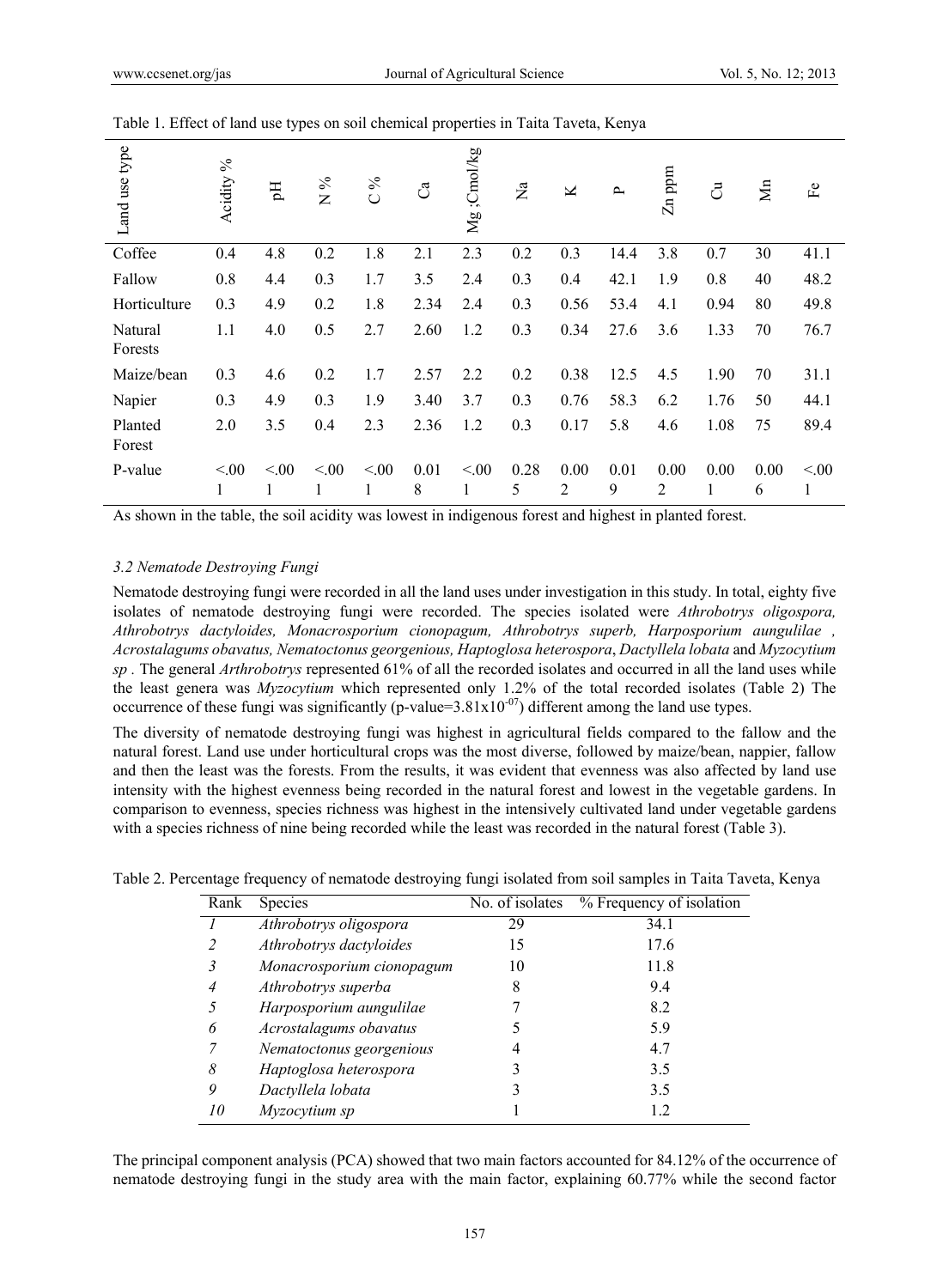explaining 23.35%. Factor one separated land uses under intensive cultivation from others. The intensively cultivated land uses included the vegetable and the maize bean which receive regular application of commercial fertilizers, pesticides and herbicides while land uses without any soil disturbance are the natural forests, shrub and nappier (Figure 2a and b).



Figure 2a and b. shows a principle component analysis indicating the effect of land use on occurrence of nematode destroying fungi

## *3.3 Soil Nematodes*

The total nematode numbers varied significantly  $(P< 0.05)$  among the land use systems in the study site. Nematode abundance was highest in the coffee, followed by fallow fields, then vegetable fields, maize/bean, natural forest and finally least in planted forest. Among the agricultural land uses, nematode abundance was highest in land under coffee, vegetables and then maize/bean fields. The abundance of plant parasitic nematodes was highest under coffee and maize and vegetables and least in fallow, planted forets and natural forest in that declining order. The free living nematodes were abundant in the natural forest and the least population was recorded in the vegetable fields. The ratio of free-living nematodes to plant parasitic nematodes showed a general decline in land under agricultural use, reflecting dominance of plant parasitic nematodes. The natural forest recorded the highest number of free living nematodes and the least plant parasitic nematodes with a ration of 4.01 of free living to plant parasitic nematodes. Although the coffee land use had the highest number of plant parasitic nematodes, it recorded high number (419) of free living nematodes, being second to forests and fallow. The proportion of free-living to plant parasitic nematodes was highest in the natural forests followed by the plantation forests while it was least in vegetables and maize respectively (Table 3).

Table 3. Comparison of plant parasitic and free-living nematodes in soils under different uses in Taita Taveta

| Land use              | <b>PPN</b> | FL  | FL:PPN |
|-----------------------|------------|-----|--------|
| Planted forest        | 353        | 526 | 1.49   |
| Coffee                | 948        | 419 | 0.44   |
| Maize/bean            | 938        | 120 | 0.13   |
| Fallow                | 796        | 458 | 0.57   |
| Natural forest        | 189        | 759 | 4.01   |
| Vegetable             | 915        | 191 | 0.21   |
| LSD $(p_{\leq 0.05})$ | 122        | 137 |        |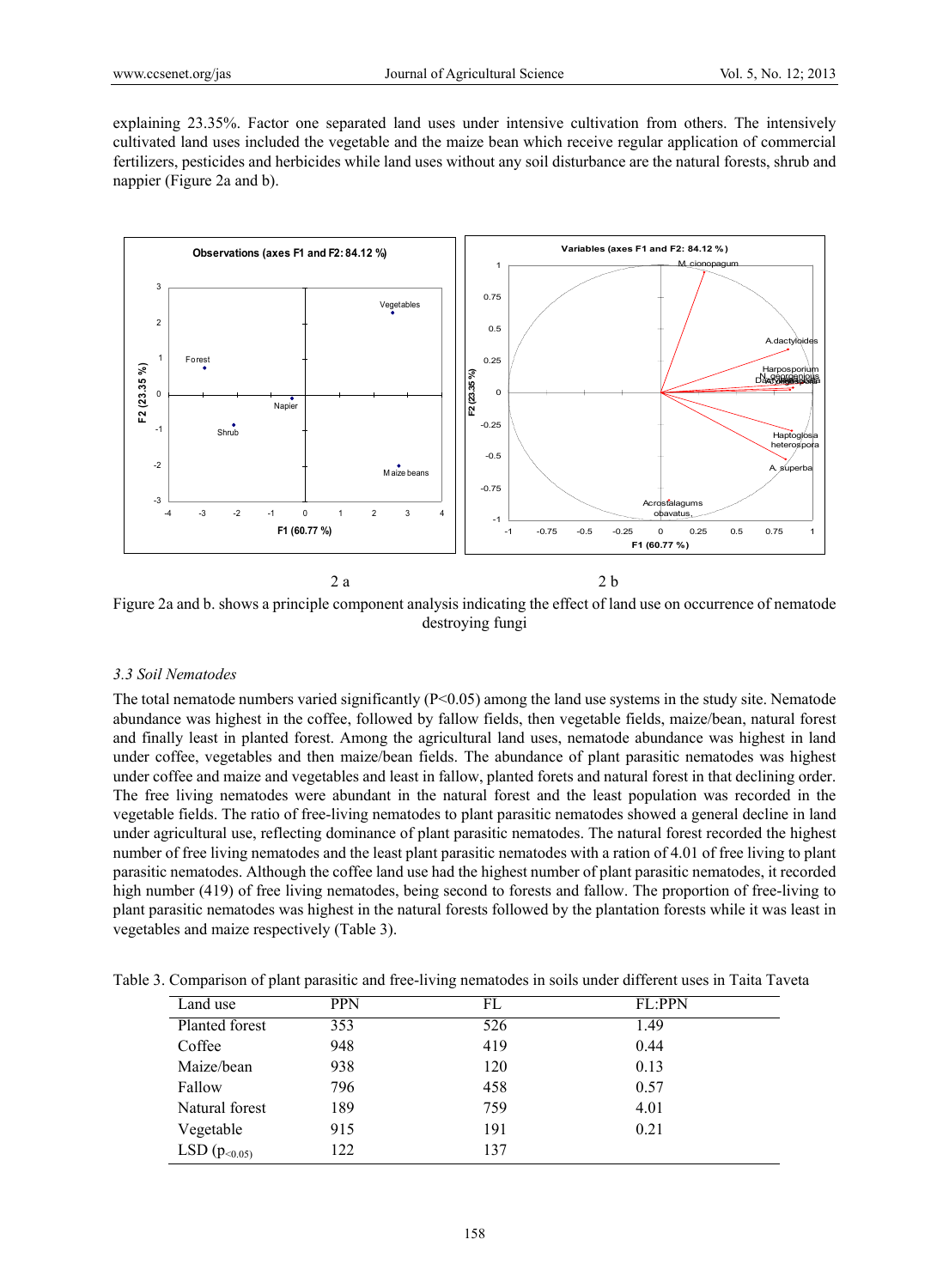PPN-Plant parasitic nematodes, FL-Free-living nematodes, FL: PPN-Ratio of free-living to plant parasitic nematodes.

As shown in the table above, free livinng nematodes were more frequent indisrurbed systems compared the disturbed.

#### **4. Discussion**

From this study, it is evident that the soil chemical characteristics are significantly different across the land use types. Low levels of nitrogen of were recorded in cultivated lands compared to the forests. This could be attributed to the continuous cultivation and inadequate soil management activities in cultivated fields especially in horticultural areas. This leads to loss of nitrogen stocks in cultivated land compared to the forests. In a related study, the productivity index (PI) reduced with land use intensity with 15-20% being recorded in horticultural and maize-based systems compared to 40-50% in the natural forest and grassland land uses (Muya et al., 2009).

This study, has demonstrated that land use has a significant impact on nematodes destroying fungi and soil nematodes. The study acknowledges the occurrence of nematode destroying fungi in the soil and the role the group plays in regulation of the population plant parasitic nematodes. The fungi that were isolated exhibited several mechanisms of capturing and destroying plant parasitic nematodes which included constricting rings, adhesive nets, and non-constricting rings. Birgit et al. (2002), reported that nematode destroying fungi are cosmopolitan group of fungi, and occurs at different densities and diversities in various land use systems. Widespread occurrence and abundance of the fungi is thought to be an indicator of great potential that can be exploited in the management of plant parasitic nematodes as well as animal nematodes (De & Sanyal, 2009). Contrary to expectation that beneficial microorganisms decrease with increase in intensity of land use (Vandermeer et al., 1998), the diversity of the nematode destroying fungi was higher in the vegetable gardens compared to the forest ecosystem. In less disturbed land use systems such as the forest and shrub land, only a few isolates of nematode destroying fungi were recovered.

The nematode diversity decreases with intensity of land cultivation or soil disturbance. The natural forest can be considered as the reference point since it has the highest diversity and abundance of nematodes of different trophic levels. Natural forests ecosystems are characterized by high plant diversity and high organic matter content long-term freedom from human interference including application of agrochemicals have high aboveground diversity and soil organic matter content. Disturbance of the natural forest through felling of indigenous trees, followed by establishment of single species plantations resulted in a decline in nematode abundance and species richness. According to Bloemers et al. (1997), disturbance not only changes species but also the species composition. Considering the biological characteristics of nematodes and the diversity exhibited within their community, variability would be expected in the response of members of different trophic levels to disturbance. Indeed, free-living nematodes are more sensitive to ecosystem disturbances making them potential bio-indicators of the changes in the soil environment (Bongers & Bongers, 1998). Soil management practices have been demonstrated to be among the causes of the alterations of soil fauna population structure as well as the microbial community (Ayuke et al., 2009).

The observed variations in soil properties should also influence the occurrence and distribution of soil organisms. Hypothetically, the forest soils due to their high levels of organic carbon and nitrogen, should offer better habitats for many organisms since carbon forms the basic feed of most organisms. Grasslands and napier grass have also proved to improve the accumulation of some soil nutrients meaning that they can be good interventions for managing soil nutrients when planted in rotations or left as fallow crops.

## **5. Conclusion**

Using the natural forest as the point of reference, maize/bean and horticulture land uses are intensively cultivated, hence the high diversity of nematode destroying fungi. The same trend was also observed for plant parasitic nematodes. Natural forest recorded the highest number of free living nematodes. It is therefore surprising that areas that recorded the highest population and diversity of nematode destroying fungi also recorded the highest number of plant parasitic nematodes. This may be an indicator of loss of function of nematode destroying fungi in habitats that are subject to human disturbance.

## **References**

Altieri, M. A. (1999). The ecological role of biodiversity in agro-ecosystems. *Agriculture, Ecosystems and Environment, 74*, 19-31. http://dx.doi.org/10.1016/S0167-8809(99)00028-6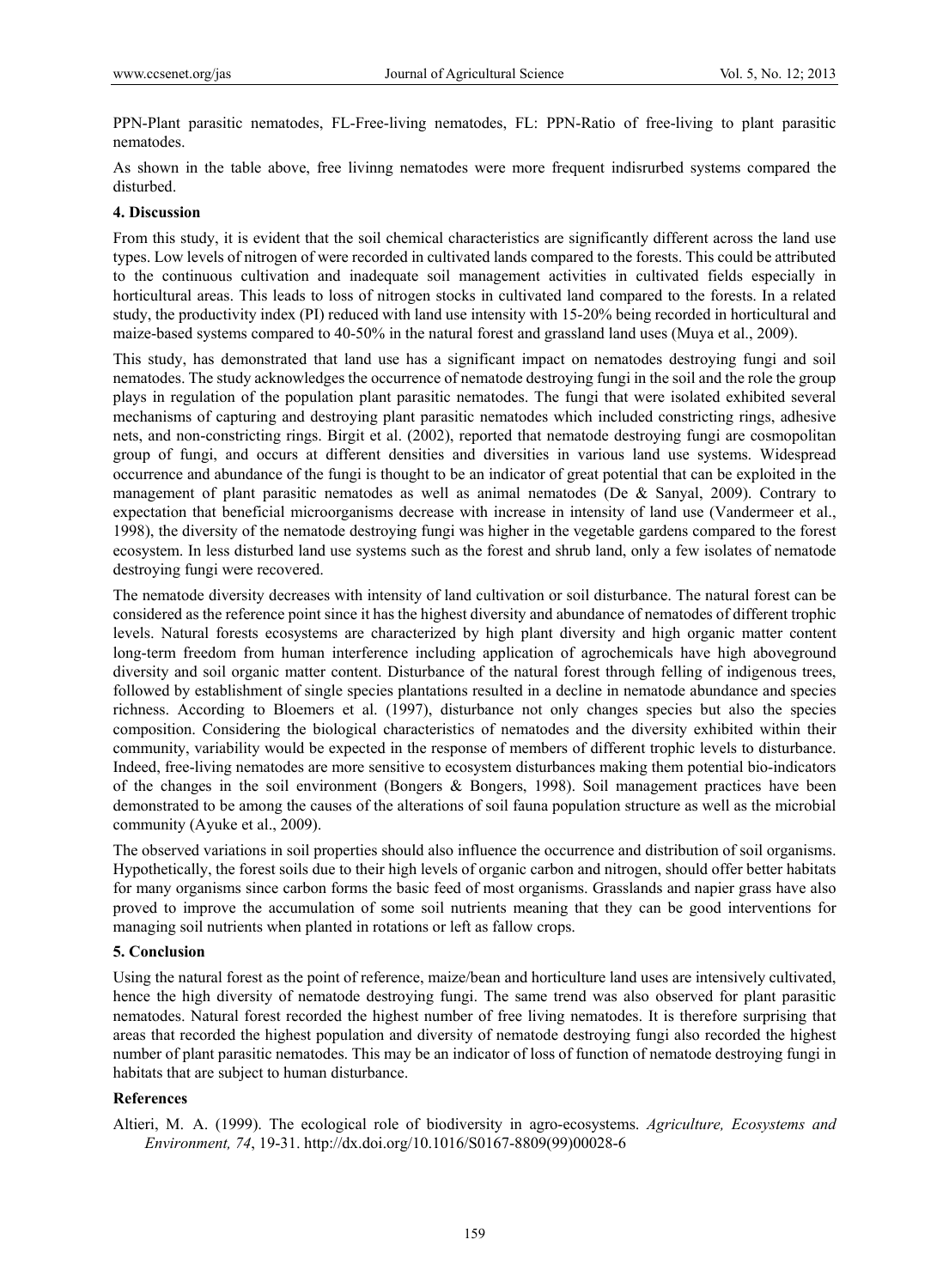- Asner, G. P., Seastedt, T. R., & Townsend, A. R. (1997). The decoupling of terrestrial carbon and nitrogen cycle: Human influences on land cover and nitrogen supply are altering natural biogeochemical links in the biosphere. *Bioscience, 47*, 226-234. http://dx.doi.org/10.2307/1313076
- Ayuke, F. O. Karanja, N. K., Muya, E. M., Musombi, B. K., Mungatu, J., & Nyamasyo. G. H. N. (2009). Macrofauna diversity and abundance across different land use systems in Embu, Kenya. *Tropical and Subtropical Agroecosystems, 11*(2), 371-384
- Bationo, A. (2008). *Integrated soil fertility management options for agricultural intensification in the Sudano-Sahelian Zone of West Africa*. Pbl. Academy Science Publishers in association with Tropical Soil Biology and Fertility (TSBF) of CIAT.
- Birgit, H., Hans, B. J., & Anders, T. (2002). *Nematophagous Fungi*. Encyclopedia of Life Sciences. Mackmillan Publishers Ltd.
- Bongers, T. (1990). The maturity index: an ecological measure of environmental disturbance based on nematode species composition. *Oecologia, 83*, 14-19. http://dx.doi.org/10.1007/BF00324627
- Bongers, T., & Bongers, M. (1998). Functional diversity of nematodes. *Applied Soil Ecology, 10*, 239-251. http://dx.doi.org/10.1016/S0929-1393(98)00123-1
- Boutfirass, M., & Gharous, M. E. L. (1999). Optimizing soil water use research in deficient water environments of Morocco. In N. van Duivenbooden, M. Pala, C. Studer, & C. L. Bielders (Eds), *Efficient Soil water Use: the key to sustainable crop production in the dry areas of West Asia, North and Sub-Saharan Africa*. Proceedings of the workshop organized by the optimizing soil water use Consortium, Niamey, Niger, April  $26<sup>th</sup> - 30<sup>th</sup> 1998$ and in Ammam, May  $9<sup>th</sup> 13<sup>th</sup> 1999$ .
- Bulluck, L. R., Barker, K. R., & Ristaino, J. B. (2002). Influences of organic and synthetic soil fertility amendments on nematode trophic groups and community dynamics under tomatoes. *Applied Soil Ecology, 21*(3), 233-250. http://dx.doi.org/10.1016/S0929-1393(02)00089-6
- CBD. (2001). *Convention on Biological Diversity: Agricultural biological diversity, soil biodiversity and sustainable agriculture*. Food and Agriculture Organization (FAO) paper. UNEP/CBD/SBSSTA/7/INF/11.
- De, S., & Sanyal, P. K. (2009). Biological control of helminth parasites by predatory fungi. *Vetscan, 4*, 1-8.
- Duelli, P., & Obrist, M. K. (2003). Biodiversity indicators: the choice of values and measures. *Agric. Ecosyst. Environ, 98*, 87-98. http://dx.doi.org/10.1016/S0167-8809(03)00072-0
- Freckman, D. W., & Ettema, C. H. (1993). Assessing nematode communities in agro ecosystems of varying degrees of human intervention. *Agriculture, Ecosystems and Environment, 45*, 239-261. http://dx.doi.org/10.1016/0167-8809(93)90074-Y
- Gams, W. (1992). The analysis of communities of saprophytic micro fungi with special reference to soil fungi. In W. Winterhoff (Ed.), *Fungi in Vegetation Science* (pp. 183-223). Kluwer Academic publishers, Dordrecht. http://dx.doi.org/10.1007/978-94-011-2414-0\_7
- Giller, K. E., Cadisch, G., Ehaliotis, C., Sakala, W. D., & Mafongoya, P. L. (1997). Building soil nitrogen capital in Africa. In R. J. Buresh, P. A. Sanchez, & F. Calhoun (Eds), *Replenishing Soil Fertility in Africa* (pp. 151-192)*.* SSSA Special publication Number 51.
- Jaffee B. A., Strong, D. R., & Muldoon, A. E. (1996). Nematode trapping fungi of natural shrubland: Tests for food chain involvement. *Mycologia, 88*, 554-364. http://dx.doi.org/10.2307/3761149
- Jenkins, W. R. (1964). A rapid centrifugal-floatation technique for separating nematodes from soil. *Plant Disease Report, 48*, 692.
- Kimenju, J. W., Karanja, N. K., Mutua, G. K., Rimberia, B. M., & Wachira, P. M. (2009). Nematode community structure as influenced by land use and intensity of cultivation. *TropIcal and Subtropical Agroecosystems, 11*(2), 353-360. Retrieved from Uonbi.ac.ke:8080/xmlui/handle/123456789/12158
- Kindt, R., & Coe, R. (2005). *Tree diversity analysis. A manual and software for common statistical methods for ecological and biodiversity studies*. Nairobi: World Agro-forestry Center (ICRAF).
- Lavelle, P. (1996). Diversity of soil fauna and ecosystem function. *The convention on Biological Diversity, Diversities and a new focus on Soil Biodiversity: Biology International* No. 33, July, 1996.
- Moreira, F. M. S., Huising, E. J., & Bignell, D. E. (2008). *A Handbook of Tropical Soil Biology: Sampling and Characterization of Below Ground Biodiversity*. Earthscan, UK 218 pp. ISBN: 9781844075935